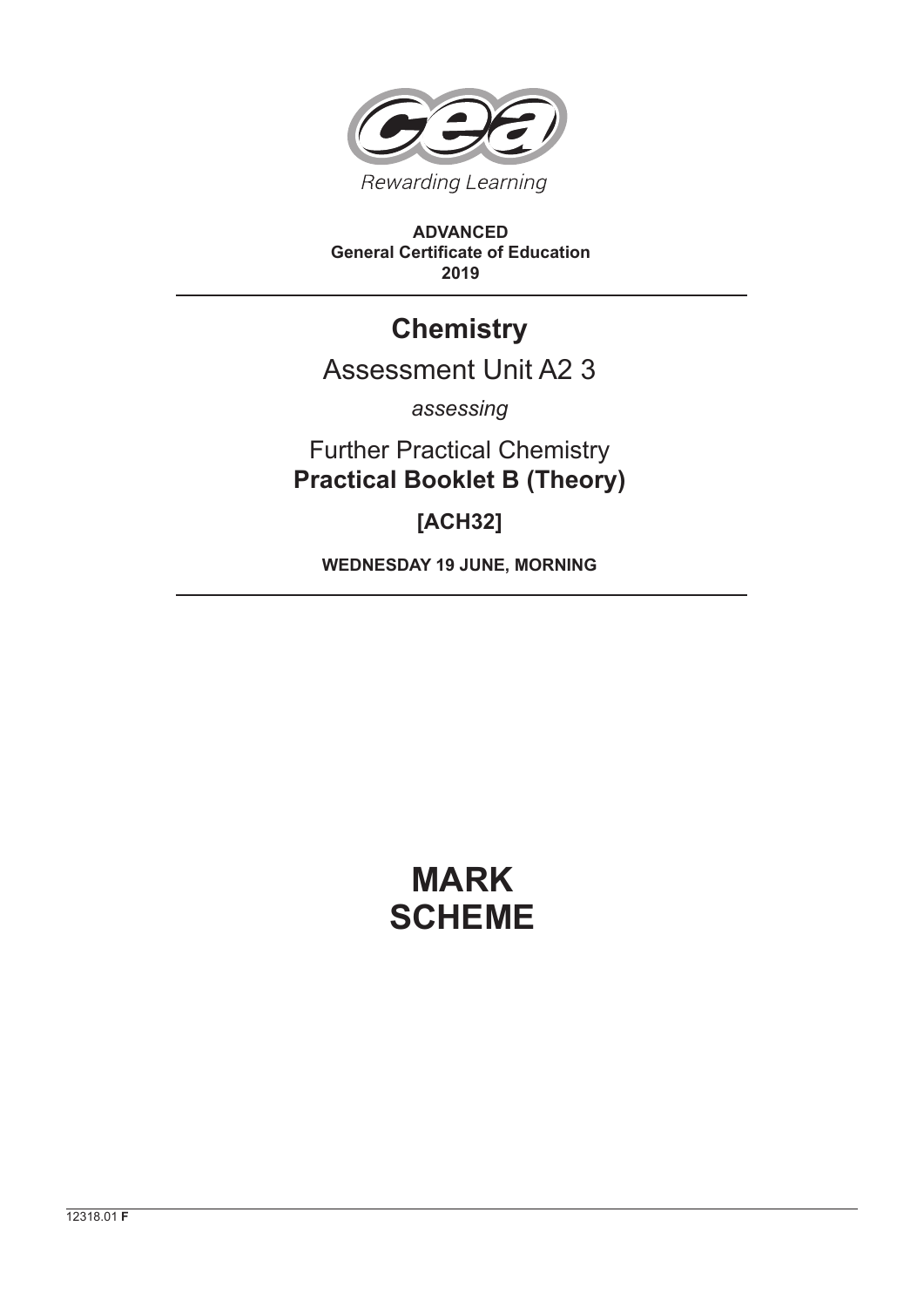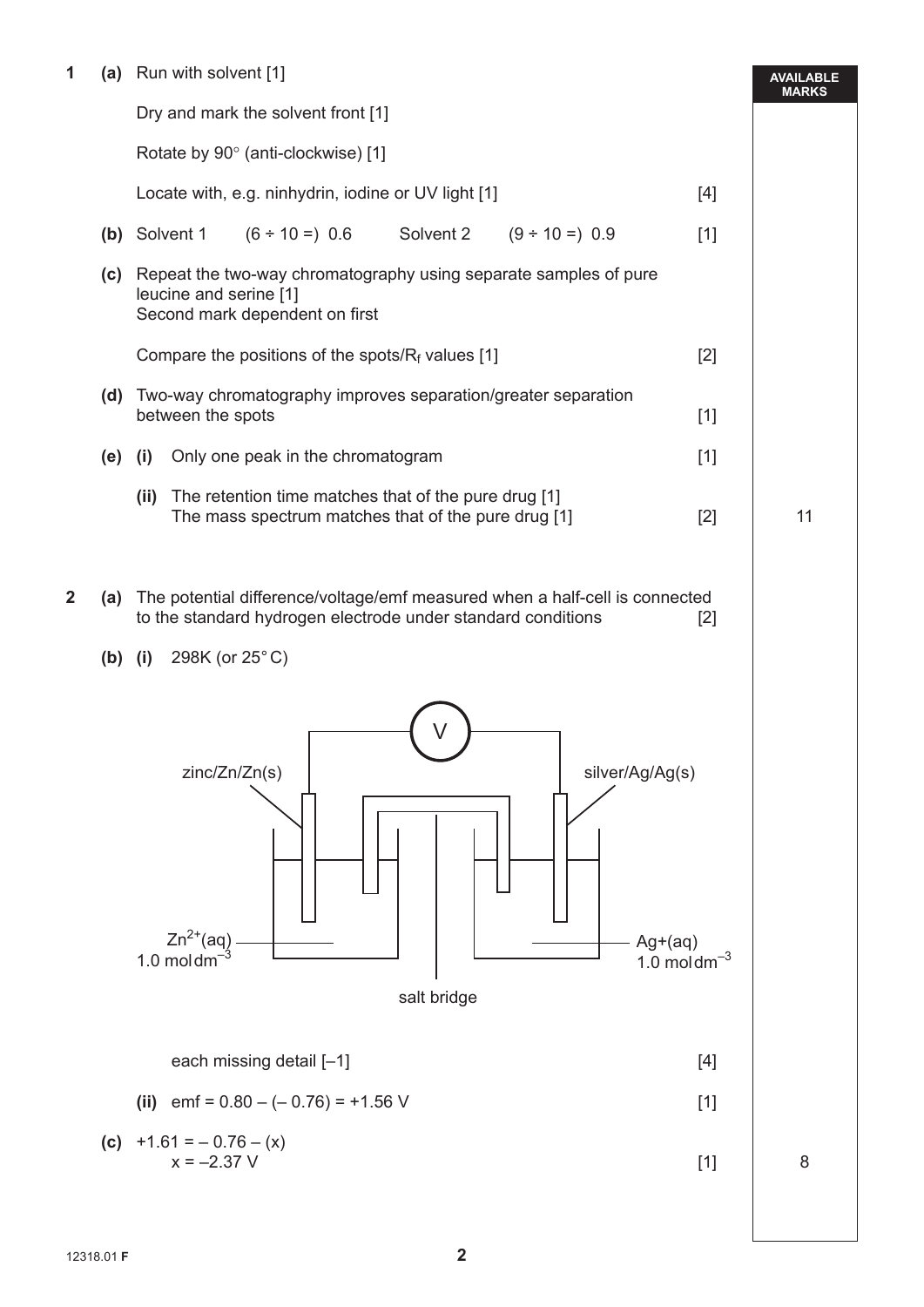| $\mathbf{3}$<br>$(a)$ (i) |     |                                                                                                                                                                                                                                                                                                                                                    | Aldehyde [1]                                                                                                                                                                                                                                                                                                                                      |       | <b>AVAILABLE</b> |  |
|---------------------------|-----|----------------------------------------------------------------------------------------------------------------------------------------------------------------------------------------------------------------------------------------------------------------------------------------------------------------------------------------------------|---------------------------------------------------------------------------------------------------------------------------------------------------------------------------------------------------------------------------------------------------------------------------------------------------------------------------------------------------|-------|------------------|--|
|                           |     |                                                                                                                                                                                                                                                                                                                                                    | The formation of the orange solid suggests that A is either an aldehyde<br>or ketone/contains a carbonyl group [1] and the formation of the silver<br>mirror means it is not a ketone [1]                                                                                                                                                         | $[3]$ | <b>MARKS</b>     |  |
|                           |     | (ii)                                                                                                                                                                                                                                                                                                                                               | Propanal and $CH_3CH_2CHO^+$                                                                                                                                                                                                                                                                                                                      | $[1]$ |                  |  |
|                           | (b) | (i)                                                                                                                                                                                                                                                                                                                                                | Carboxylic acid [1]                                                                                                                                                                                                                                                                                                                               |       |                  |  |
|                           |     |                                                                                                                                                                                                                                                                                                                                                    | The vigorous reaction with phosphorus pentachloride suggests that B<br>contains an -OH group [1], the effervescence with sodium carbonate<br>suggests that B is a carboxylic acid/acidic [1]                                                                                                                                                      | $[3]$ |                  |  |
|                           |     | (ii)                                                                                                                                                                                                                                                                                                                                               | $CH_3CH_2COO(H)$ [1]                                                                                                                                                                                                                                                                                                                              |       |                  |  |
|                           |     |                                                                                                                                                                                                                                                                                                                                                    | shift should be in the range 10.0–12.0 ppm [1]<br>Second mark dependent on the first                                                                                                                                                                                                                                                              | $[2]$ |                  |  |
|                           |     |                                                                                                                                                                                                                                                                                                                                                    | (iii) $CH3$ triplet – two hydrogens on the adjacent carbon [1]<br>$CH2$ quartet – three hydrogens on the adjacent carbon [1]                                                                                                                                                                                                                      | $[2]$ | 11               |  |
| 4                         | (a) | Either:                                                                                                                                                                                                                                                                                                                                            |                                                                                                                                                                                                                                                                                                                                                   |       |                  |  |
|                           |     | RMM of aspirin = $(9 \times 12) + (8 \times 1) + (4 \times 16) = 180$<br>Actual yield of aspirin = $18.0/180 = 0.1$ mole<br>Theoretical yield of aspirin = $(0.1/40) \times 100 = 0.25$ mole<br>RMM of salicylic acid = $(7 \times 12) + (6 \times 1) + (3 \times 16) = 138$<br>Mass of salicylic acid = $0.25 \times 138 = 34.5g$<br>Error $[-1]$ |                                                                                                                                                                                                                                                                                                                                                   |       |                  |  |
|                           |     | Or:                                                                                                                                                                                                                                                                                                                                                |                                                                                                                                                                                                                                                                                                                                                   |       |                  |  |
|                           |     |                                                                                                                                                                                                                                                                                                                                                    | Theoretical yield of aspirin = $(18.0/40) \times 100 = 45g$<br>RMM of aspirin = $(9 \times 12) + (8 \times 1) + (4 \times 16) = 180$<br>Theoretical yield of aspirin = $45/180 = 0.25$ mole<br>RMM of salicylic acid = $(7 \times 12) + (6 \times 1) + (3 \times 16) = 138$<br>Mass of salicylic acid = $0.25 \times 138 = 34.5g$<br>Error $[-1]$ | $[3]$ |                  |  |
|                           |     |                                                                                                                                                                                                                                                                                                                                                    | (b) Dissolve the crude product in the minimum volume of hot water/methanol/<br>ethanol [1]<br>Filter while hot [1]<br>Allow filtrate to cool [1]                                                                                                                                                                                                  |       |                  |  |
|                           |     |                                                                                                                                                                                                                                                                                                                                                    | Filter crystals under suction [1]                                                                                                                                                                                                                                                                                                                 | $[4]$ |                  |  |
|                           |     |                                                                                                                                                                                                                                                                                                                                                    | (c) place some solid in a capillary tube sealed at one end [1]<br>place the capillary tube in melting point apparatus/oil bath [1]<br>heat slowly [1]<br>record temperature at which melting begins and ends [1]<br>a sharp melting point confirms the purity of the aspirin [1]                                                                  | $[5]$ |                  |  |
|                           |     |                                                                                                                                                                                                                                                                                                                                                    |                                                                                                                                                                                                                                                                                                                                                   |       |                  |  |
|                           | (d) |                                                                                                                                                                                                                                                                                                                                                    | <b>COOH</b><br>COONa<br>$\begin{array}{ccc}\n & C\overline{H}_3 \\ & \overline{O} & +2NaOH \rightarrow \overline{O} & +CH_3COONa + H_2O\n\end{array}$                                                                                                                                                                                             | $[1]$ | 13               |  |